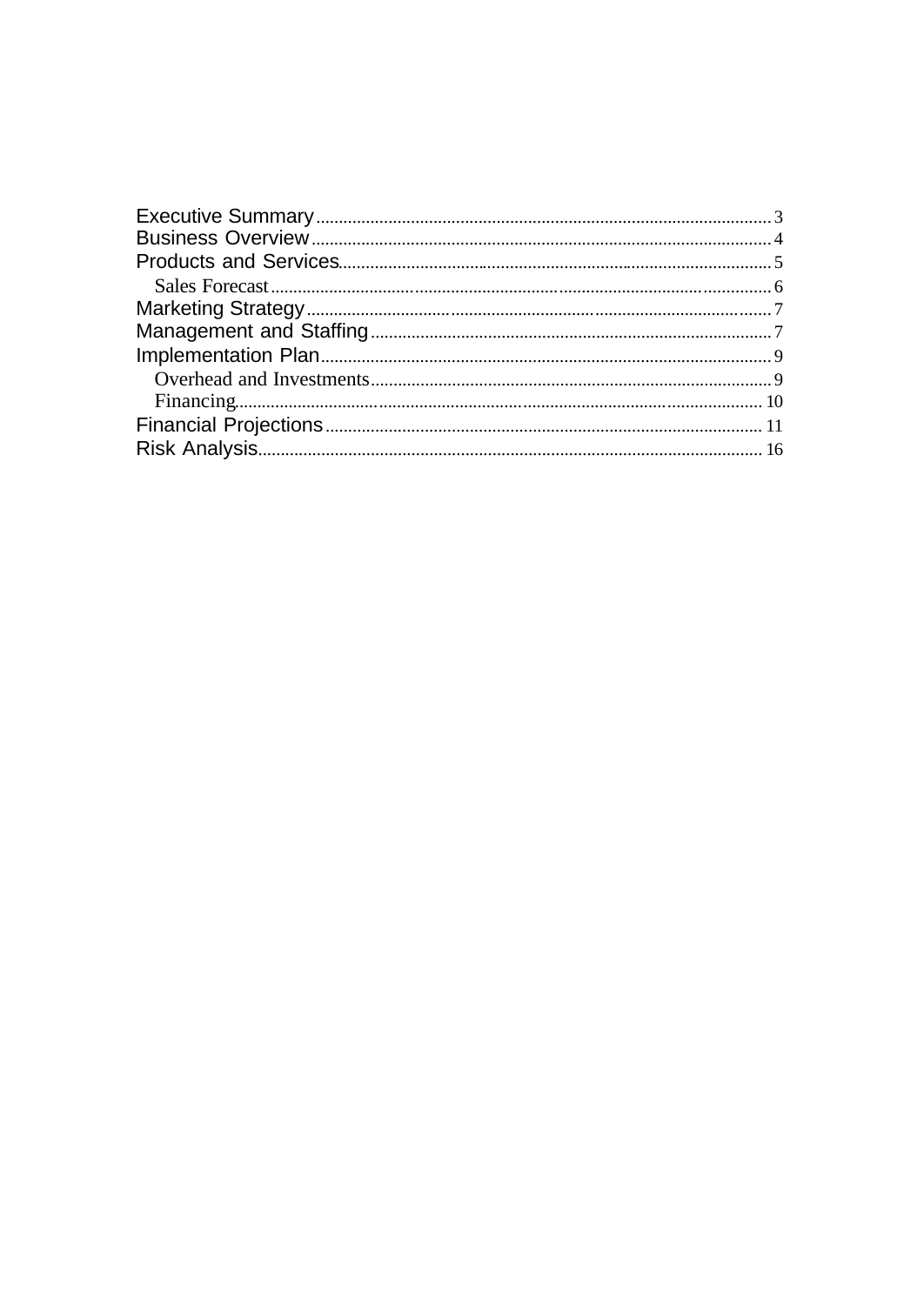Get started with your business plan – www.iplanner.net

# **Executive Summary**

The contest in which the Dry Docks Genoa develops its business is located in the ships repair area situated in the eastern part of Genoa port. This company offers a lot of services for ships that are under repair. The Dry Docks can supply large docks that can be utilized to accomodate boats of different sizes. Instruments of raising as quay-cranes, compressed air and gas tools (used for cutting and welding plates steel) and logistic supports towards crews (mainly during the periods in which the ships are under repair) are only a few of the services that "Ente Bacini Genova" offers to its clients. Facilities consist of five dry docks and one thousand and five hundred meters utilized by ships that are waiting for their reparation-phase. The entire equipment is under concession from the Port Authority of Genoa.

#### Main financial measures

|                               | 2012       | 2013       | 2014       |
|-------------------------------|------------|------------|------------|
| Cash                          | 753,400    | 1,179,643  | 1,989,272  |
| Sales revenue                 | 6,400,000  | 11,000,000 | 14,000,000 |
| Net profit for financial year | $-479,318$ | 1,938,965  | 2,854,629  |
| Operating margin              | -7.49%     | 17.6%      | 20.4%      |
| Owners' equity                | 1,020,682  | 2,959,647  | 4,629,276  |
| Return on equity (per year)   | $-47.0%$   | 65.5%      | 61.7%      |

#### Dry docks Genoa3

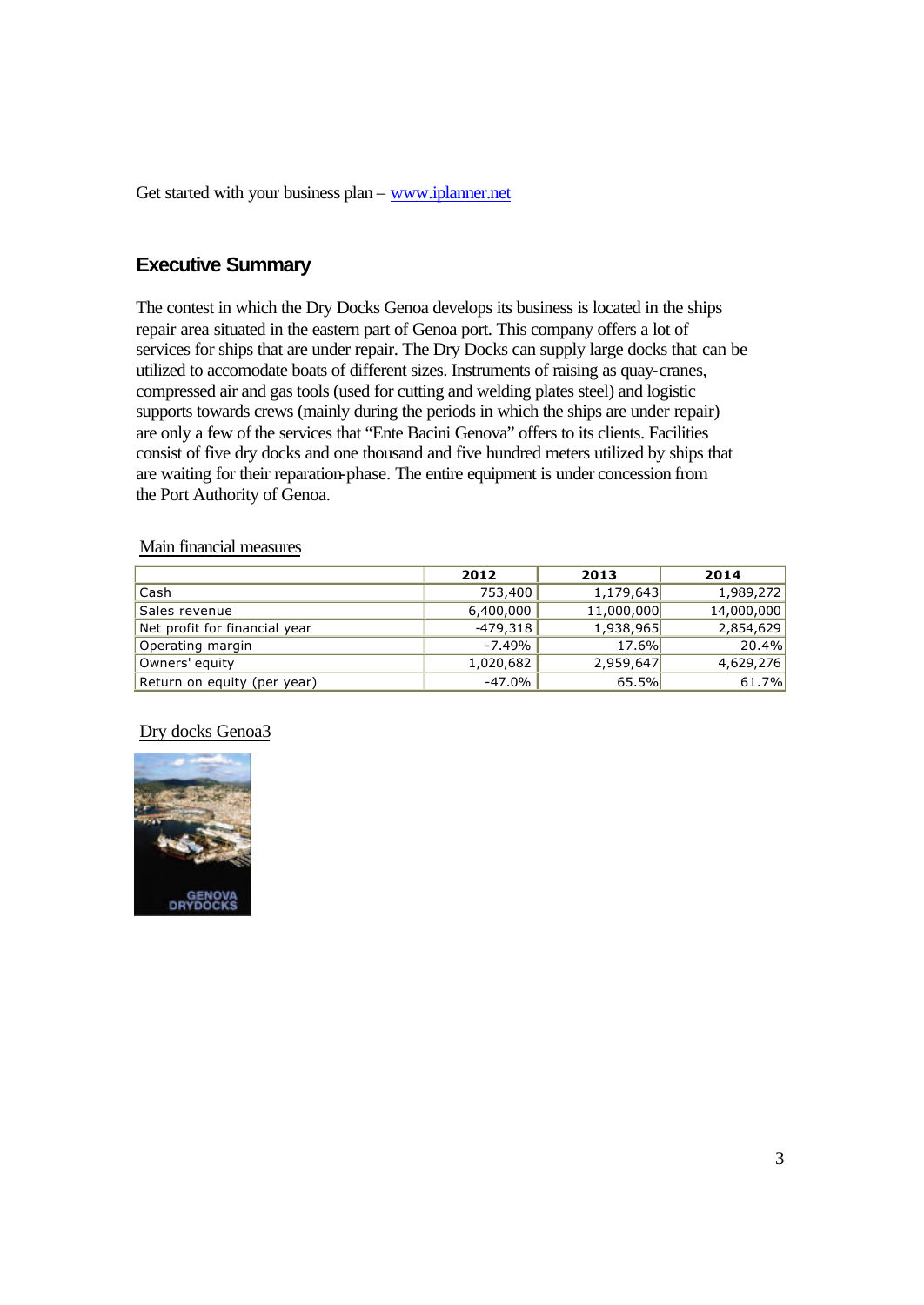Dry docks Genoa2



#### **Business Overview**

The market taken in consideration is that one of international naval repairing. The largest harbours are equipped with different-size dry docks; dimensions are required to the last generation of ship constructions and the type of work they need. In fact, nowadays vessels as container ships (whose weight can be close to 14000 tons and whose length could be around 360 meters with breadth of 55 meters) and cruisers (able to accommodate 4000 passengers with a crew composed by almost 2000 members) needed good and innovative structures and modern ports have to be in the position to supply this kind of services. Therefore the winning elements of a naval repairing area are extremely linked with large harbour infrastructures, logistic availability of the city considered (airports, hotels and institutional seats), with the quality of operating companies, and of course with the typical weather that marks the above-mentioned city (fundamental parameter that has to be considered before starting with the necessary operations). Obviously such kind of activity suffers the international variations of raw materials' costs like oil and steel. These costs affect (influence) deeply the prices that firms offer for their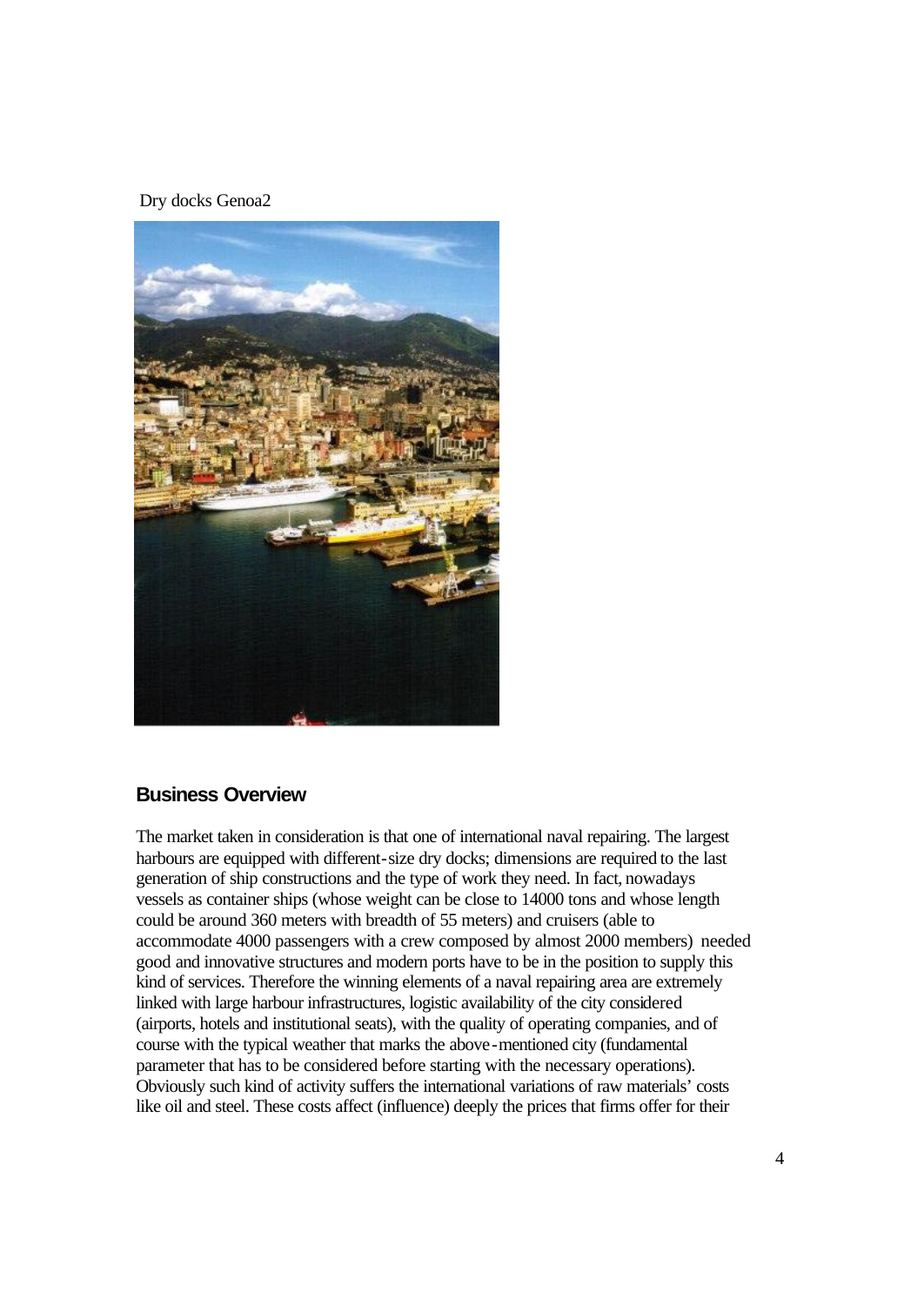services. Another important issue is the national stability of the country considered. Wellorganized and operative trade-union relationships between workers, firms and government are essential elements for having success in the shipping business.

#### **Products and Services**

The main goal of Dry Docks of Genoa is to improve the quality of its services and its offers. Nowadays the company is missing some points connected with environment and security at work. There is also a lack of a large dock that could permit to host bigger ships. The management and shareholders of the company are strongly engaged in trying to trace the necessary instruments to achieve what was above-mentioned. The examined company (Ente Bacini Genova) is a S.R.L. (Private Limited Company). It has a fully payup share capital that comes to 300.000 Euro and a mixed stock consisting of Port Authority (56%) and Private Naval Repairers (44%). The main goal of the company, as already claimed in other sections of this business plan, is that one to supply shipyards and naval workshop with the suitable equipment for working on different-sizes ships. Recently a technical due diligence has laid bare several sensitive matters. Firstly we can notice the old age of some parts of the structure, for example three of five dry docks have been built in 1903, so it's evident that they need fast interventions for innovating and consolidating their conditions. The company has entered a budget of fifteen-twenty millions of Euro for realizing these maintenances in 3/5 years. The availability of funds has to be researched in the State and local authorities, though interventions of private capital within administration and organization. The Italian market competitors with the same characteristics are only located in the port of Napoli. In the other calls the presence of dry docks and relative services are directly managed by the shipyard that has the concession for it. In these cases there is no possibility to offer a public service, thing that instead happens in the port of Genoa.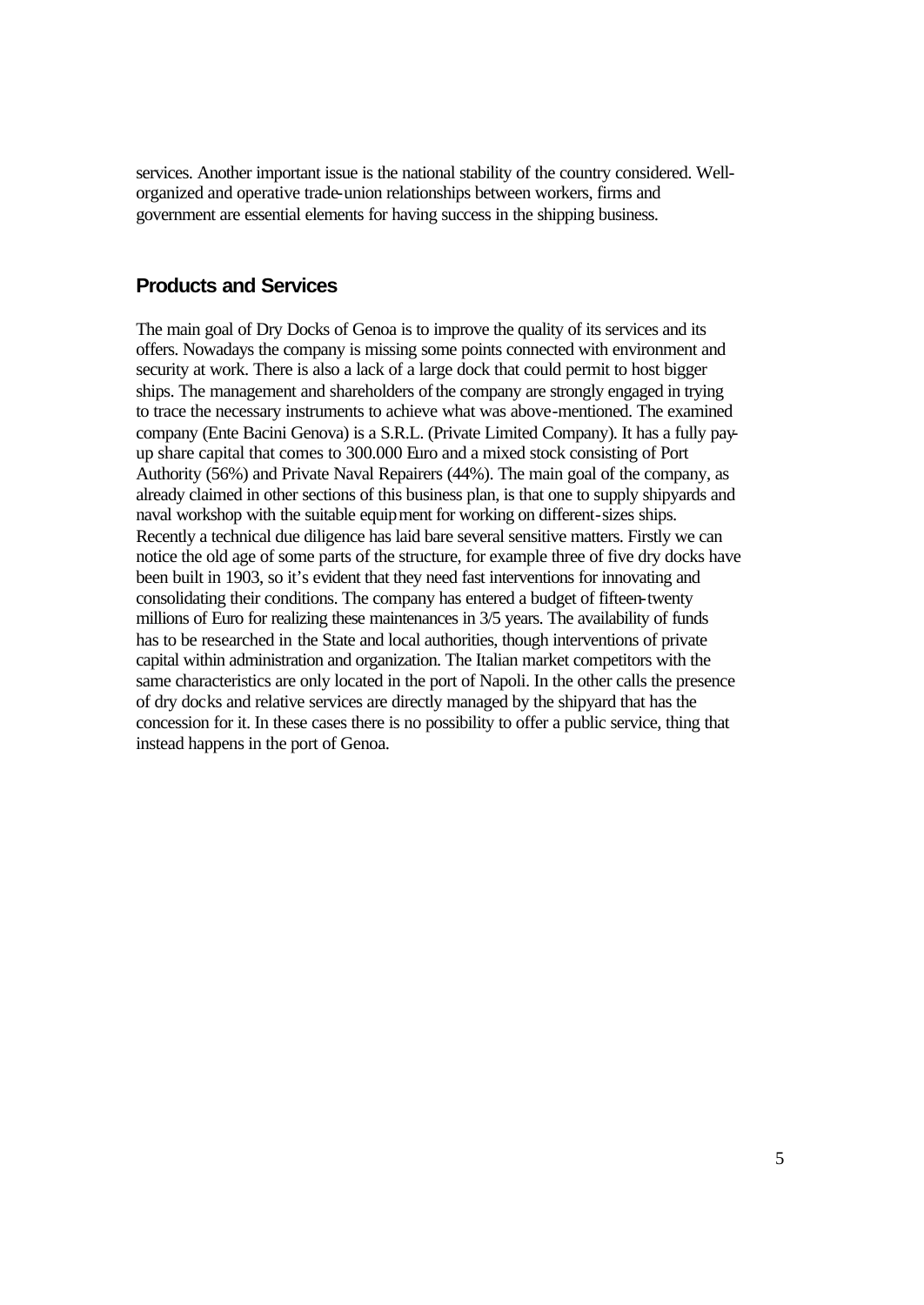#### Dry docks Genoa



#### **Sales Forecast**

During the last five years the earning reports have been slow but steadily growing. This happened because presently ships are still considered the best instrument to transport of goods worldwide. Globalization has allowed to new huge markets, as the Chinese one, to enter overbearingly in the international sphere.

Therefore the worldwide fleet has considered important to start up orders to build innovative vessels and making safe the ships already working/sailing.

As far as the field of services is concerned, the company has already received applications for using its dry docks until the first semester of 2012. However it is necessary to remember that some negative matters can be the cause to cancel a dry dock reservation. Among them we can mention for example the international instability (like 11 September or other terroristic attacks), the sudden closing of the Suez Canal, the price of oil, etc.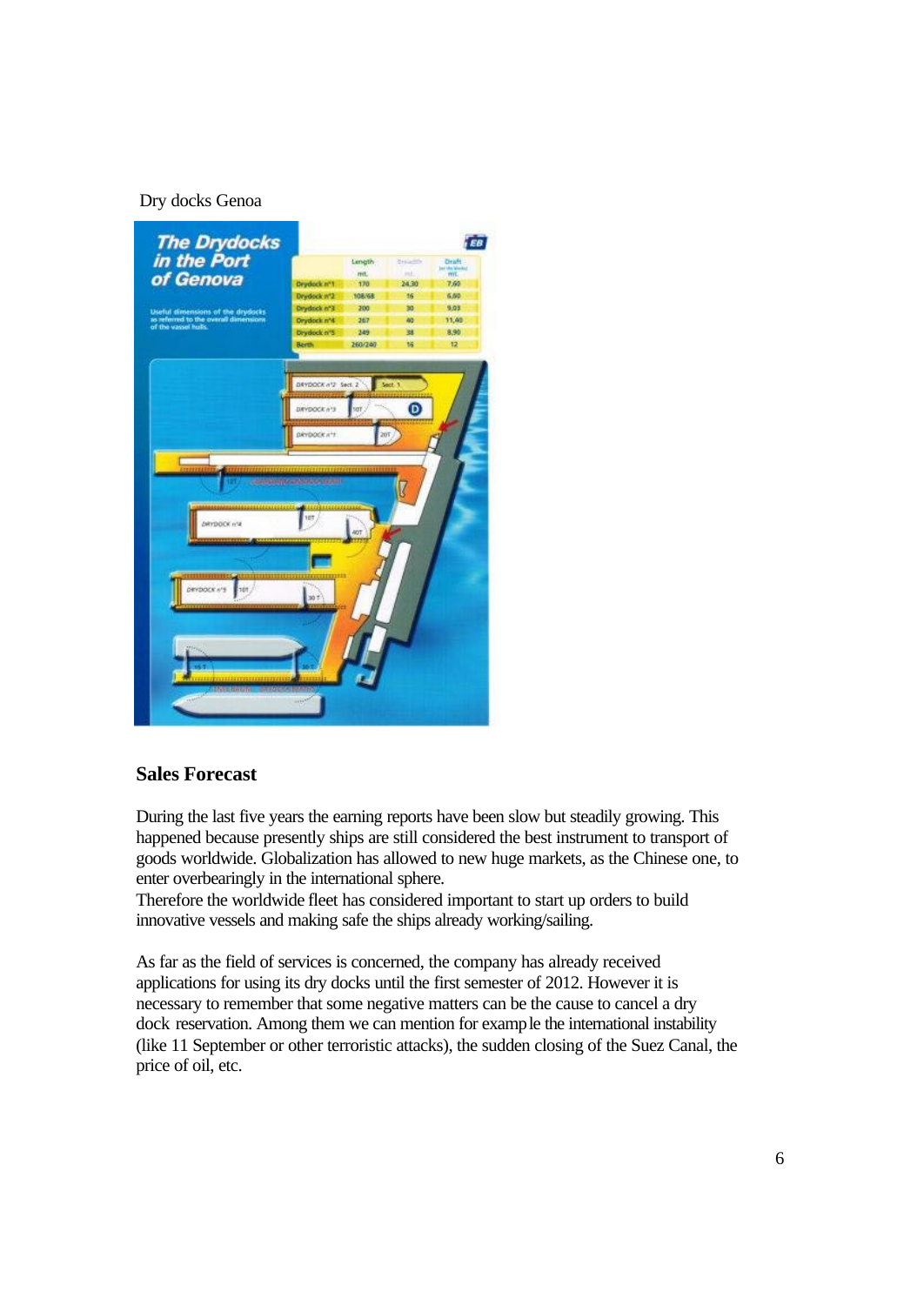#### Sales revenue (EUR)

| <b>Products and services</b> | 2012      | 2013       | 2014       |
|------------------------------|-----------|------------|------------|
| Dry Docks Service            | 3,650,000 | 7,000,000  | 8,000,000  |
| Other Services               | 2,750,000 | 4,000,000  | 6,000,000  |
|                              | 6,400,000 | 11,000,000 | 14,000,000 |

#### **Marketing Strategy**

Ente Bacini Genoa gets a monopolistic position in the national contest. In fact it cannot have the same economic behavior of the other Italian private companies, that, having to face up to the market competition, can decide to offer their dry docks free of charge (in relation with the number of services that they are required to offer). Considering instead the other European ports (especially those located in the north), we have to effect a different interpretation. Rotterdam, Amsterdam and Hamburg are in the technological forefront and they hold an unreachable position for the Dry Docks of Genoa. Marseille, Barcelona and Malta live contradictions so similar to Genoa's ones. The challenge is played mainly on the due delivery's trustworthiness of the final product. Important additional services that can be required to a Dry Docks company are the possibility of satisfying the crew's requests (in fact the crew live on board of the ship during the works) and to grant security safety towards people and things. Another essential issue is represented by the capability of working respecting the main standard characters given by international organisms of control. Other interesting parameters are the capability of the company in not loosing time (in fact the ships are profitable when they can sail); so companies don't have to waste time due to spare parts delay or for instruments of work that have limited capabilities.

#### **Management and Staffing**

The organization chart of the company consists of a management that is characterized by an administrator (or General Manager) and an administrative office where five officeworkers and a director of operations. Then there is a technical office made of two heads of team, eleven electricians, three boatswains (personnel managers), twenty between sailors, crane operators and carpenters, and one maintenance-team that includes five authorized staff.

If the company will be able to build a new dry dock (characterized by important dimensions) during next years, then it should expand its staff at least of eight members. The features of these new specialists will be chosen considering the necessities connected with the building of the innovative facility.

Within a company that provides services, the cost of the work is definitely high and during the last years it has represented at least 35% of whole turnover. To work out the salaries the firm relies upon the Italian national contract for engineering workers, enriched by an integrative internal contract that improves considerably the wages. In fact this type of agreement pays remarkably the overtime for all workers.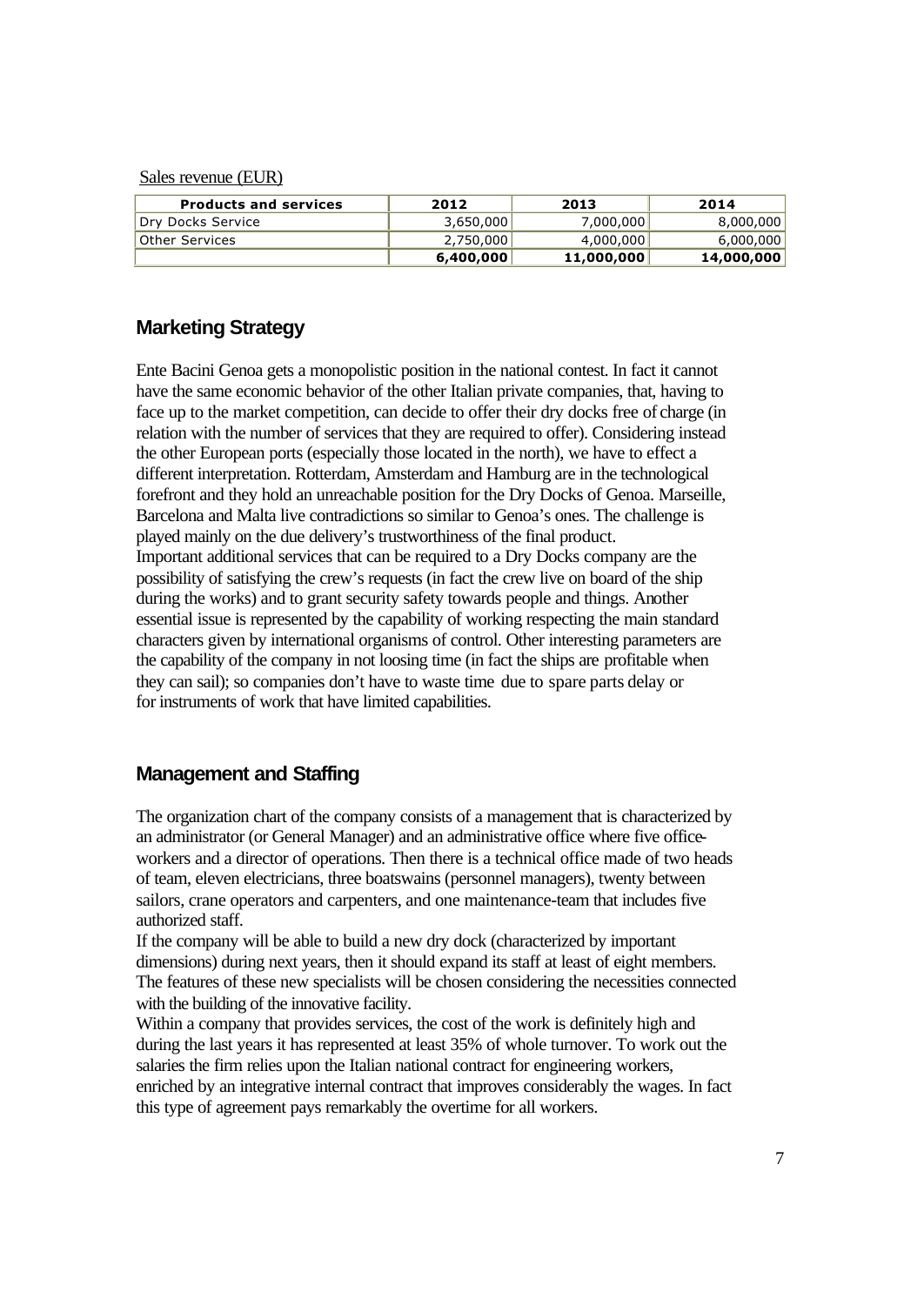| <b>Status (professional qualification)</b> | Time of work       | Firm's cost per month | Wage per month |
|--------------------------------------------|--------------------|-----------------------|----------------|
| Manager                                    | $8-18$ +ext. time  | 9.800,00 euro         | 3.000,00 euro  |
| Technician                                 | $8-18$ +ext. time  | 6.700,00 euro         | 2.400,00 euro  |
| Office-worker                              | $8 - 17$           | 5.500,00 euro         | 1.700,00 euro  |
| Team's head                                | $8-18$ + ext. time | 5.500,00 euro         | 1.900,00 euro  |
| Electrician (shift worker)                 | 8 hours            | 4.700,00 euro         | 1.550,00 euro  |
| Crane operator (shift worker)              | 8 hours            | 4.700,00 euro         | 1.550,00 euro  |
| Worker                                     | 8 hours            | 4.450,00 euro         | 1.400,00 euro  |
| Beginner (worker)                          | 8 hours            | 1.900,00 euro         | 980,00 euro    |

## **Headcount**

| Personnel      | 2012 | 2013 | 2014 |
|----------------|------|------|------|
| Manager        |      |      |      |
| Team's head    |      |      |      |
| Office-worker  |      |      |      |
| Electrician    | 14   | 16   | 18   |
| Crane operator | 18   | 20   | 22   |
| Carpenter      |      |      | 10   |
| Worker         |      |      |      |
|                | 50   | 58   | 66   |

# Monthly salary (EUR)

| Personnel      | 2012  | 2013  | 2014  |
|----------------|-------|-------|-------|
| Manager        | 9,800 | 9,800 | 9,800 |
| Team's head    | 5,500 | 5,500 | 5,500 |
| Office-worker  | 5,500 | 5,500 | 5,500 |
| Electrician    | 4,700 | 4,700 | 4,700 |
| Crane operator | 4,700 | 4,700 | 4,700 |
| Carpenter      | 4,700 | 4,700 | 4,700 |
| Worker         | 4,450 | 4,450 | 4,450 |

# Labor cost (EUR)

|                        | 2012      | 2013       | 2014       |
|------------------------|-----------|------------|------------|
| Wages and salaries     | 2,961,600 | 3,406,800  | 3,852,000  |
| Social security costs  |           |            |            |
| Labor cost             | 2,961,600 | 3,406,800  | 3,852,000  |
| REVENUES               | 6,400,000 | 11,000,000 | 14,000,000 |
| Labor cost to revenues | 46.3%     | 31.0%      | 27.5%      |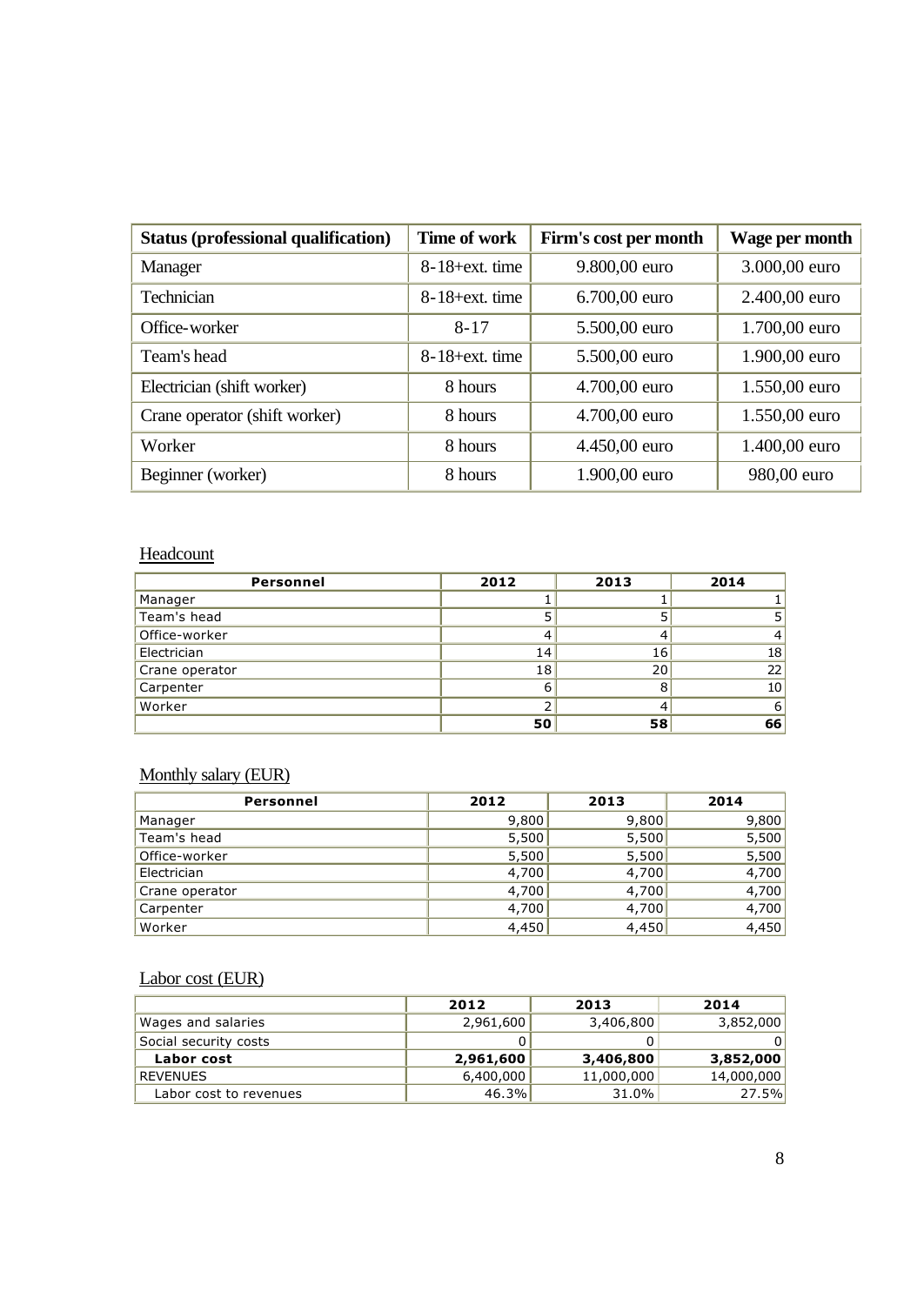#### **Implementation Plan**

The company has troubles in trying to stand comparison with other international shipyards, as those situated in the north of Europe or in South Korea and China. The main causes of this backwardness have to be researched in the lack of technological innovation that is necessary for a such important plant engineering. The productive process of the Dry Docks Genoa consists of receiving different-dimensions ships and, after that the boats have been docked, offers the necessary services for permitting other companies of effecting the requested interventions (following important parameters and standards set by international bodies like Boureau Veritas, RINA, LLoydd Register, ABB, etc...). The skill of the management consists in researching structural and engineering critical states and investing in the appropriate way for increasing technology and organization. In order to clarify this concept, we can proceed reporting an example that considers the closing's system of dry docks (this is fundamental for proceeding with emptying of the same dry docks). The dry docks of Ente Bacini utilize doors to close the gates (this is the most famous system used all over in the world). Such gate is sunk at the entrance of the dry dock. Four hours are usually necessary for emptying a medium-size dry dock (250 met. x 40 met.). However floating dock needs two hours.

Within shipping world time is money, so those firms who are able to safe time warranting security and quality of services, are for sure winning. The same considerations have to be done with cranes, short power supply and compressed air, as well as for hot works equipment used for steel repair.

#### **Overhead and Investments**

The shareholders' meeting has recently approved a new investment plan. It establishes interventions of refit concerning the eleven cranes (around two millions of Euro) whose Ente Bacini can arrange, the making safe of the gates of each dry dock (200.000 Euro) and the complete renovation of one door (650.000 Euro). Then the company, utilizing the financial resources coming directly from the Italian government through the Port Authority, will realize the so-called "Cold Iron" (that is a mechanism of supplying for giving energy straight from shore power lines) , an important instrument necessary for closing the on board generators, reducing in this way atmospheric emissions and consequently pollution (around 14 million of Euro). Furthermore nine million of Euro have been entered for reducing pollution caused by the two dry docks closer to the city centre (house settlements).

ISP-Code systems, utilizing for controls against terroristic actions, have already been realized.

| Good's name       | Unit cost     | <b>Time of realisation</b> |
|-------------------|---------------|----------------------------|
| Crane             | 150.000 euro  | 90 days per crane          |
| Door              | 650.000 euro  | 300 days                   |
| Access staircases | $40.000$ euro | 365 days                   |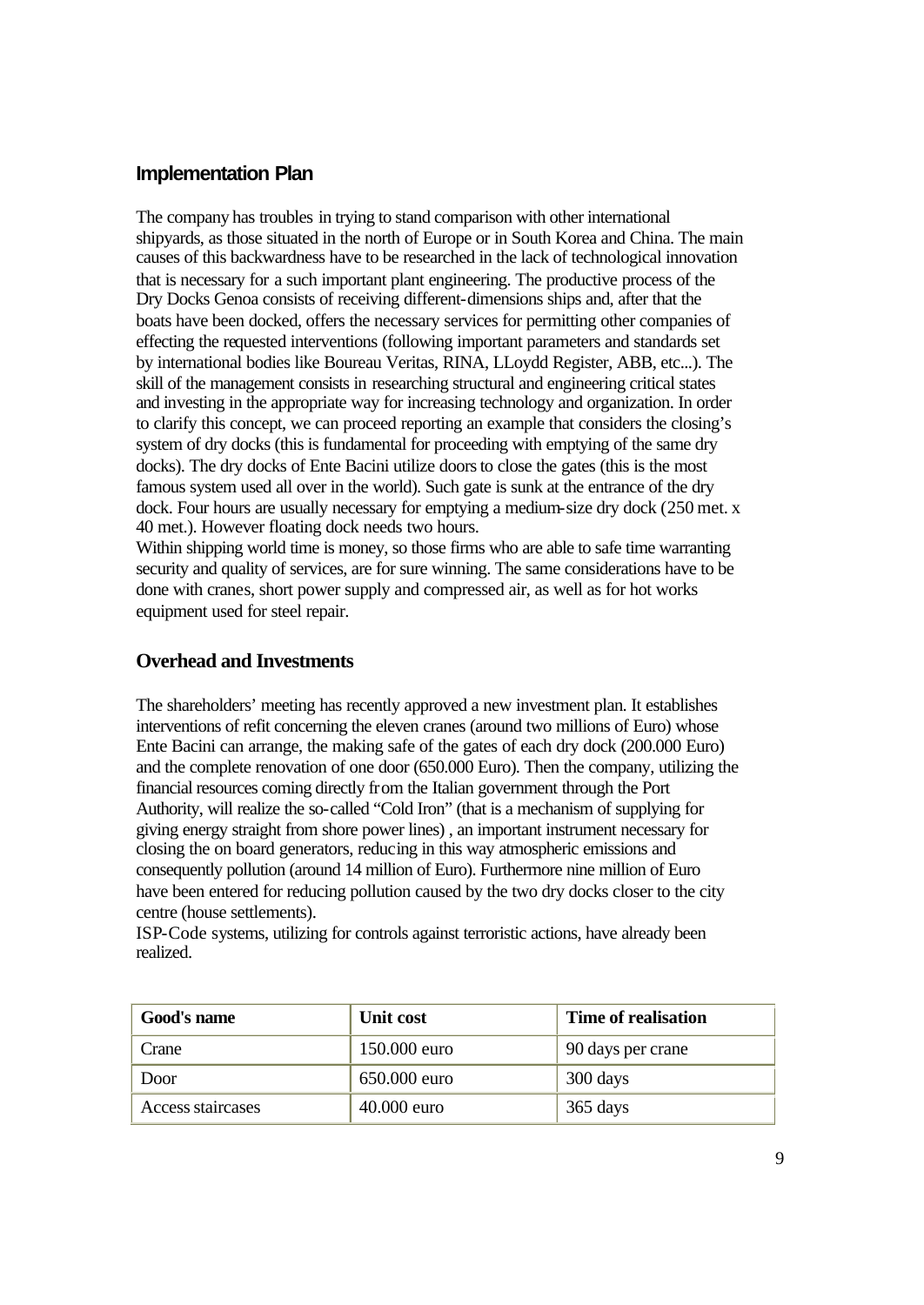| Cold Iron           | 14 millions of euro | 3 years |
|---------------------|---------------------|---------|
| Telescopic covering | 9 millions of euro  | 2 years |

#### Other operating expenses (EUR)

| Other operating expenses | 2012      | 2013      | 2014      |
|--------------------------|-----------|-----------|-----------|
| Raw materials and goods  | 1,300,000 | 1,500,000 | 1,800,000 |
| Services and Overhead    | 2,000,000 | 2,200,000 | 2,500,000 |
|                          | 3,300,000 | 3,700,000 | 4,300,000 |

#### Assets purchase value (EUR)

| <b>Fixed assets</b>   | 2012      | 2013    | 2014    |
|-----------------------|-----------|---------|---------|
| Immaterial assets     | 1,000,000 | 500,000 | 200,000 |
| Material fixed assets | 250,000   | 100,000 | 100,000 |
|                       | 1,250,000 | 600,000 | 300,000 |

#### **Financing**

The company's resources on one hand are distributed among the shareholders (Port Authority and other private companies) and on the other hand they are directly property of the Port Authority who got them through public state act. Ente Bacini, to face the forecast interventions and investments, will have to increase its capital stock and all tariffs connected with its offered services (always considering the market demand and the actual period of world economic crisis). The forecast capital increase is equal to 700.000 euro that has to be added to the current 300.000 euro. So the total amount is one million of euro and it has to be entirely endorsed. The rate increase will have to be less than 10% to preserve the client base and not drive it towards other dry docks.

After one year the economic resources will be about two millions of euro and around 900.000 for all next years. This opportunity permits the company of getting the necessary resources to solve the above-mentioned structural problems (utilizing loans and financial plans as well).

|                            | 2012      | 2013      | 2014         |
|----------------------------|-----------|-----------|--------------|
| Current assets             | 1,364,015 | 1,790,759 | 2,767,055    |
| Fixed assets               | 1,200,000 | 1,730,000 | 1,940,000    |
| <b>Current liabilities</b> | 1,043,333 | 561,112   | 77.778       |
| Long-term liabilities      | 500,000   |           | $\mathbf{0}$ |
| Owners' equity             | 1,020,682 | 2,959,647 | 4,629,276    |

#### Capital structure (EUR)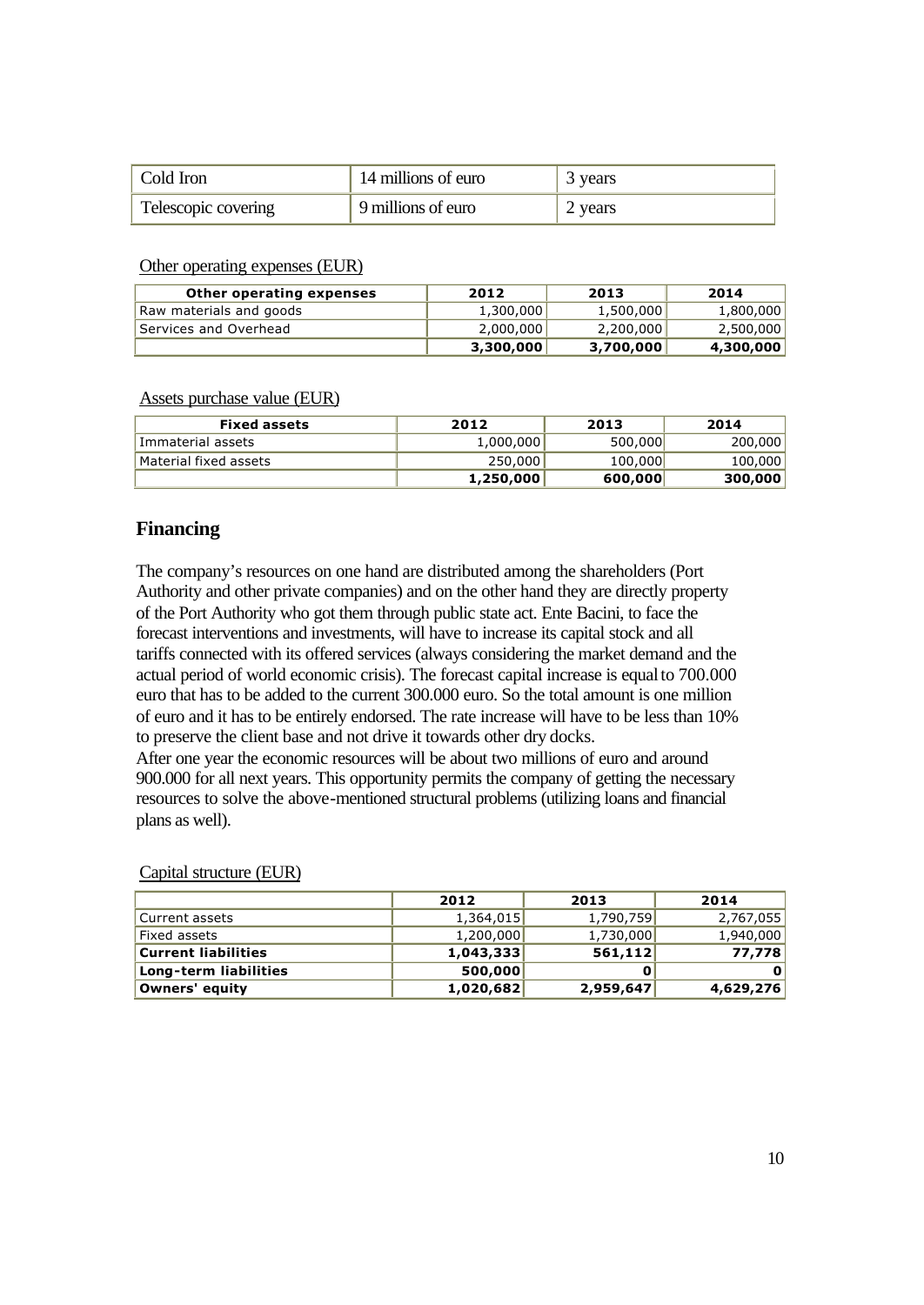

# **Financial Projections**

# Performance measures (EUR)

|                                      | 2012       | 2013       | 2014       |
|--------------------------------------|------------|------------|------------|
| Sales revenue                        | 6,400,000  | 11,000,000 | 14,000,000 |
| Export sales                         | 730,000    | 1,400,000  | 1,600,000  |
| Cost of sales                        | 640,000    | 1,100,000  | 1,400,000  |
| <b>Gross profit</b>                  | 5,760,000  | 9,900,000  | 12,600,000 |
| Other operating revenue and expenses | 0          | 0          | $\Omega$   |
| Other operating expenses             | 3,300,000  | 3,700,000  | 4,300,000  |
| Labor cost                           | 2,961,600  | 3,406,800  | 3,852,000  |
| Depreciation of fixed assets         | 50,000     | 70,000     | 90,000     |
| <b>Operating profit</b>              | $-551,600$ | 2,723,200  | 4,358,000  |
| <b>EBITDA</b>                        | $-501,600$ | 2,793,200  | 4,448,000  |
| Financial income and expenses        | $-105,000$ | $-67,083$  | $-16,042$  |
| Profit before income tax             | -656,600   | 2,656,117  | 4,341,958  |
| Income tax expense                   | $-177,282$ | 717,151    | 1,487,329  |
| <b>Profit</b>                        | $-479,318$ | 1,938,965  | 2,854,629  |
|                                      |            |            |            |
| Operating margin                     | $-7.49%$   | 17.6%      | 20.4%      |
| Gross margin                         | 90%        | 90%        | 90%        |
| Sales per employee                   | 128,000    | 189,655    | 212,121    |
| Value added                          | 2,460,000  | 6,200,000  | 8,300,000  |
| Value added per employee             | 49,200     | 106,897    | 125,758    |
|                                      |            |            |            |
| Return on equity (per year)          | $-47.0%$   | 65.5%      | 61.7%      |
| Quick ratio                          | 1.31       | 3.19       | 35.6       |
| Current ratio                        | 1.31       | 3.19       | 35.6       |
| <b>ISCR</b>                          | $-4.78$    | 41.6       | 277        |
| <b>DSCR</b>                          | 0          | 2.62       | 8.62       |
| Debt to equity ratio                 | 1.47       | 0.17       | 0          |
| Debt to capital ratio                | 59.5%      | 14.5%      | 0%         |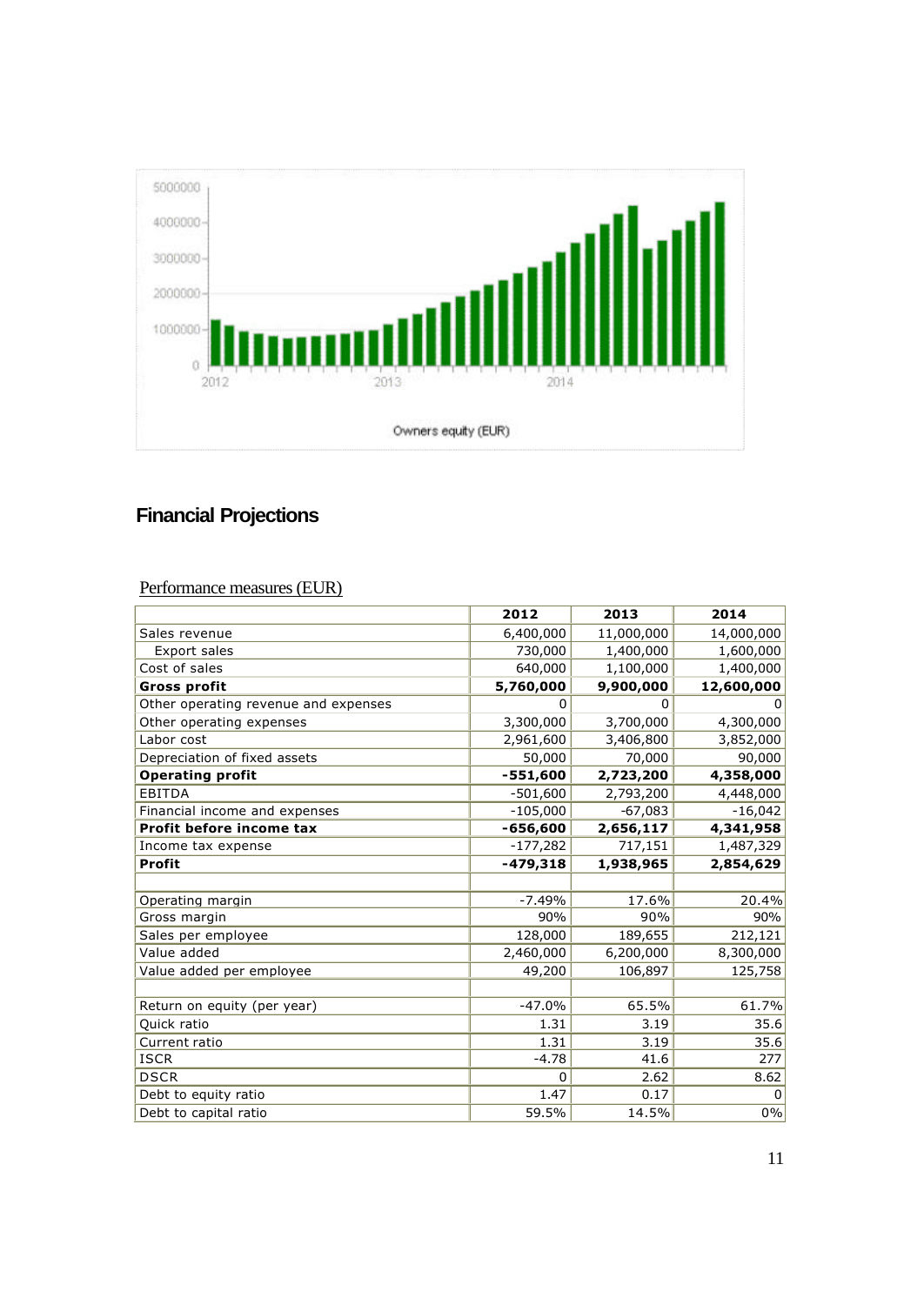| Receivables collection period, days | 24.4 | 20.0 | 20.01 |
|-------------------------------------|------|------|-------|
| Payable period, days                | 24.4 | 20.0 | 20.0  |
| Inventory period, days              |      |      |       |

## Income statement (EUR)

|                               | 2012       | 2013       | 2014       |
|-------------------------------|------------|------------|------------|
| Sales revenue                 | 6,400,000  | 11,000,000 | 14,000,000 |
| Export sales                  | 730,000    | 1,400,000  | 1,600,000  |
| Other operating revenue       | 0          |            |            |
| Cost of sales                 | 640,000    | 1,100,000  | 1,400,000  |
| Other operating expenses      | 3,300,000  | 3,700,000  | 4,300,000  |
| Labor cost                    |            |            |            |
| Wages and salaries            | 2,961,600  | 3,406,800  | 3,852,000  |
| Social security costs         |            |            |            |
| Total labor cost              | 2,961,600  | 3,406,800  | 3,852,000  |
| Depreciation of fixed assets  | 50,000     | 70,000     | 90,000     |
| <b>Operating profit</b>       | $-551,600$ | 2,723,200  | 4,358,000  |
| Financial expenses            |            |            |            |
| Interest expense              | 105,000    | 67,083     | 16,042     |
| Total financial expenses      | 105,000    | 67,083     | 16,042     |
| Profit before income tax      | $-656,600$ | 2,656,117  | 4,341,958  |
| Income tax expense            | $-177,282$ | 717,151    | 1,487,329  |
| Net profit for financial year | $-479,318$ | 1,938,965  | 2,854,629  |

# Balance sheet (EUR)

|                                               | 2012      | 2013       | 2014       |
|-----------------------------------------------|-----------|------------|------------|
| <b>ASSETS</b>                                 |           |            |            |
| <b>Current assets</b>                         |           |            |            |
| Cash                                          | 753,400   | 1,179,643  | 1,989,272  |
| Receivables and prepayments                   |           |            |            |
| Trade receivables                             | 433,333   | 611,116    | 777,783    |
| Prepaid and deferred taxes                    | 177,282   | 0          | 0          |
| Other short-term receivables                  | 0         | 0          | 0          |
| Inventories                                   |           |            |            |
| Inventories                                   | 0         | $\Omega$   | 0          |
| <b>Total current assets</b>                   | 1,364,015 | 1,790,759  | 2,767,055  |
| <b>Fixed assets</b>                           |           |            |            |
| Tangible assets                               |           |            |            |
| Machineny and equipment                       | 1,250,000 | 1,850,000  | 2,150,000  |
| Less: Accumulated depreciation                | $-50,000$ | $-120,000$ | $-210,000$ |
| Total                                         | 1,200,000 | 1,730,000  | 1,940,000  |
| <b>Total fixed assets</b>                     | 1,200,000 | 1,730,000  | 1,940,000  |
| <b>Total assets</b>                           | 2,564,015 | 3,520,759  | 4,707,055  |
| <b>LIABILITIES and OWNERS' EOUITY</b>         |           |            |            |
| <b>Liabilities</b>                            |           |            |            |
| <b>Current liabilities</b>                    |           |            |            |
| Loan liabilities                              |           |            |            |
| Short-term loans and notes                    | 0         | $\Omega$   | 0          |
| Current portion of long-term loan liabilities | 1,000,000 | 500,000    | 0          |
| Total                                         | 1,000,000 | 500,000    | 0          |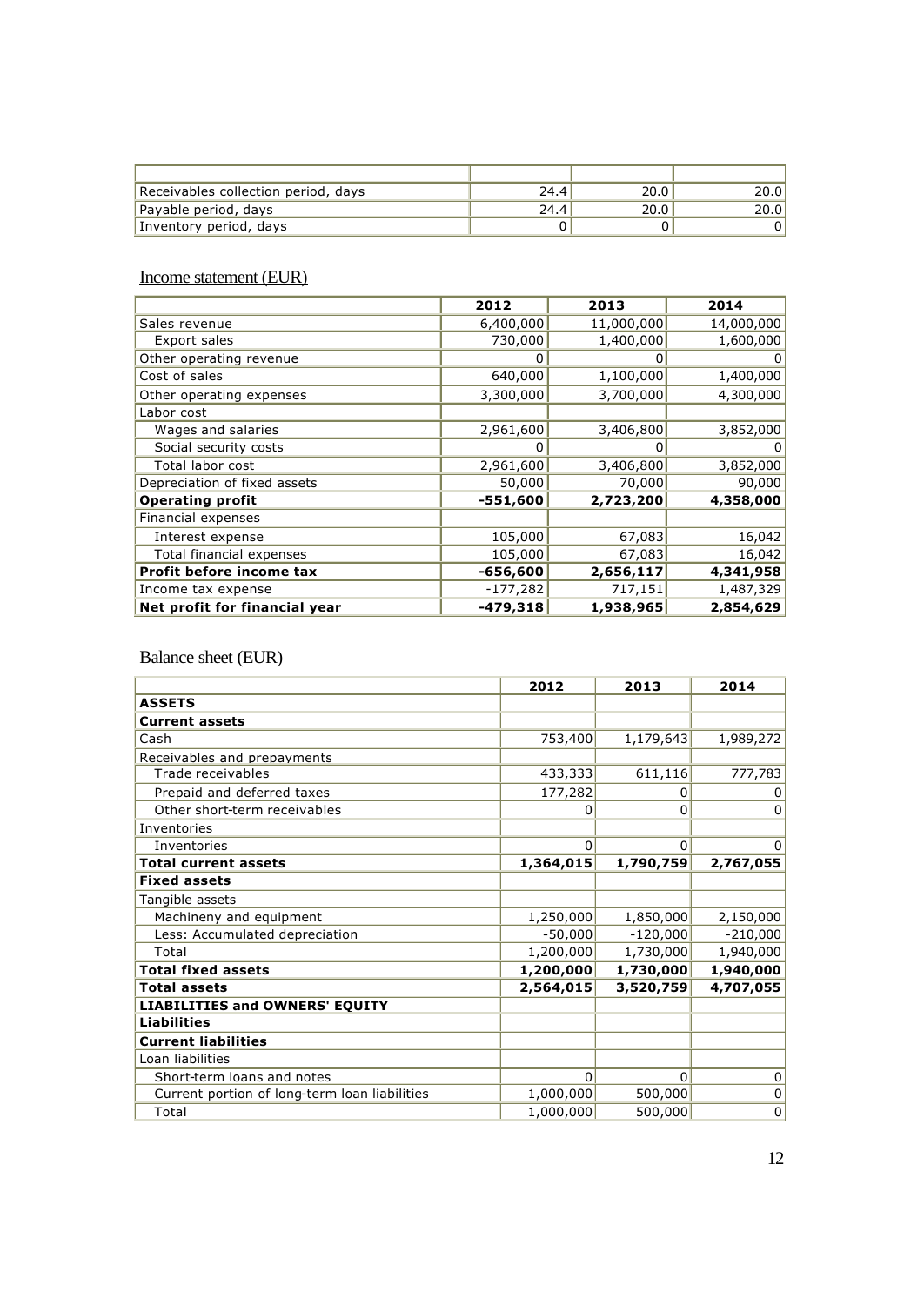| Debts and prepayments                       |                |            |           |
|---------------------------------------------|----------------|------------|-----------|
| Trade creditors, goods                      | 43,333         | 61,112     | 77,778    |
| Trade creditors, other                      | 0              | 0          | 0         |
| Employee-related liabilities                | 0              | 0          | 0         |
| VAT (GST)                                   | 0              | 0          | 0         |
| Total                                       | 43,333         | 61,112     | 77,778    |
| <b>Total current liabilities</b>            | 1,043,333      | 561,112    | 77,778    |
| Long-term liabilities                       |                |            |           |
| Long-term loan liabilities                  |                |            |           |
| Loans, notes and financial lease payables   | 500,000        | 0          | 0         |
| Deferred grant revenue                      | 0              | 0          | 0         |
| <b>Total long-term liabilities</b>          | 500,000        | 0          | 0         |
| <b>Total liabilities</b>                    | 1,543,333      | 561,112    | 77,778    |
| <b>Owners' equity</b>                       |                |            |           |
| Share capital in nominal value              | 1,500,000      | 1,500,000  | 1,500,000 |
| Share premium                               | 0              |            | 0         |
| Retained profit/loss                        | $\overline{0}$ | $-479,318$ | 274,647   |
| Current year profit                         | $-479,318$     | 1,938,965  | 2,854,629 |
| Total owners' equity                        | 1,020,682      | 2,959,647  | 4,629,276 |
| <b>Total liabilities and owners' equity</b> | 2,564,015      | 3,520,759  | 4,707,055 |

## Cash flow statement (EUR)

|                                                    |             | Jan-2012 Feb-2012 Mar-2012 Apr-2012 May-2012 Jun-2012 |             |                      |              |                |
|----------------------------------------------------|-------------|-------------------------------------------------------|-------------|----------------------|--------------|----------------|
| CASH FLOWS FROM OPERATING<br><b>ACTIVITIES</b>     |             |                                                       |             |                      |              |                |
| Inflows                                            |             |                                                       |             |                      |              |                |
| Payments from customers                            | 111,111     | 333,332                                               | 333,333     | 388,891              | 500,000      | 500,000        |
| Receipt of grant financing (operating<br>expenses) | $\mathbf 0$ | $\Omega$                                              | $\Omega$    | $\Omega$             | $\Omega$     | 0              |
| Receipt of grant financing (personnel<br>expenses) | $\mathbf 0$ | $\Omega$                                              | $\Omega$    | $\Omega$             | $\Omega$     | $\overline{0}$ |
| Receipt of other operating revenue                 | $\Omega$    | $\Omega$                                              | $\Omega$    | $\Omega$             | $\Omega$     | $\overline{0}$ |
| Total                                              | 111,111     | 333,332                                               | 333,333     | 388,891              | 500,000      | 500,000        |
| Outflows                                           |             |                                                       |             |                      |              |                |
| Payments to vendors (goods)                        | 11,111      | 33,333                                                | 33,333      | 38,889               | 50,000       | 50,000         |
| Payment of salaries and wages                      | 246,800     | 246,800                                               | 246,800     | 246,800              | 246,800      | 246,800        |
| Social security costs                              | $\Omega$    | $\Omega$                                              | $\Omega$    | $\Omega$             | $\Omega$     | $\Omega$       |
| Payments to vendors (operating<br>expenses)        | 274,999     | 274,999                                               | 274,999     | 274,999              | 274,999      | 274,999        |
| Total                                              | 532,910     | 555,132                                               |             | 555,132 560,688      | 571,799      | 571,799        |
| Net cash flow from operating<br>activities         | -421,799    | $-221,800$                                            |             | $-221,799 - 171,797$ | $-71,799$    | $-71,799$      |
|                                                    |             |                                                       |             |                      |              |                |
| CASH FLOWS FROM INVESTING<br><b>ACTIVITIES</b>     |             |                                                       |             |                      |              |                |
| Receipt of grant financing (assets)                | 0           | 0                                                     | $\mathbf 0$ | $\Omega$             | $\Omega$     | $\overline{0}$ |
| Total                                              | $\mathbf 0$ | 0                                                     | $\mathbf 0$ | $\Omega$             | $\Omega$     | $\overline{0}$ |
| Outflows                                           |             |                                                       |             |                      |              |                |
| Payments to vendors (assets)                       | 1,250,000   | $\Omega$                                              | $\Omega$    | $\Omega$             | $\Omega$     | 0              |
| Total                                              | 1,250,000   | $\Omega$                                              | $\Omega$    | $\Omega$             | $\Omega$     | 0              |
| Net cash flow from investing activities-1,250,000  |             | $\mathbf 0$                                           | $\mathbf 0$ | $\mathbf 0$          | $\mathbf{0}$ | $\mathbf{0}$   |
|                                                    |             |                                                       |             |                      |              |                |
| CASH FLOWS FROM FINANCING<br><b>ACTIVITIES</b>     |             |                                                       |             |                      |              |                |
| Inflows                                            |             |                                                       |             |                      |              |                |
| Inflows of nominal value                           | 1,500,000   | 0                                                     | 0           | $\mathbf 0$          | $\Omega$     | $\overline{0}$ |
| Inflows of share premium                           | $\mathbf 0$ | $\Omega$                                              | $\Omega$    | $\Omega$             | $\Omega$     | $\overline{0}$ |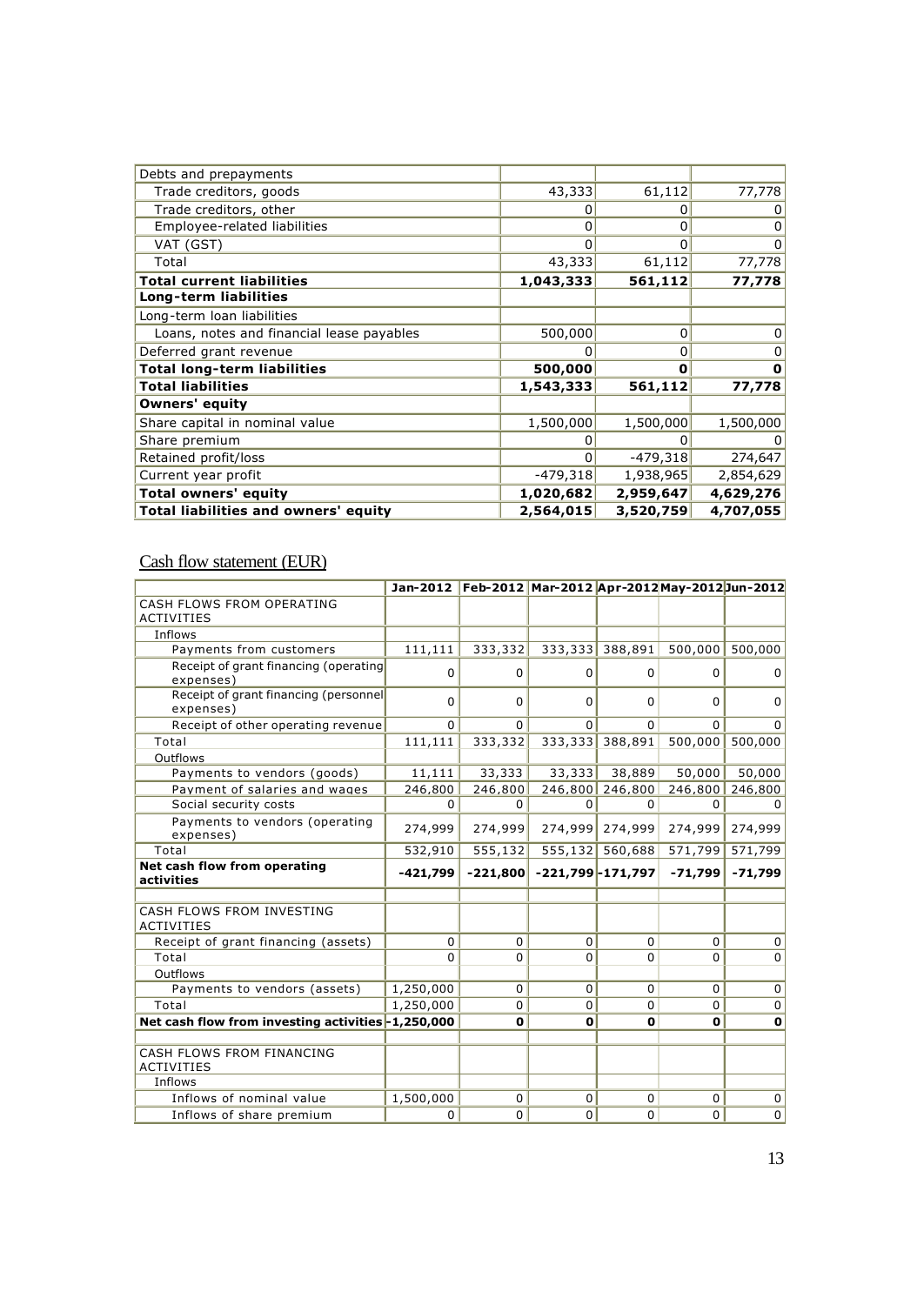| Loan amounts received                             | 1,500,000           | $\Omega$   | $\Omega$              | $\Omega$        | <sup>0</sup> | 0              |
|---------------------------------------------------|---------------------|------------|-----------------------|-----------------|--------------|----------------|
| Total                                             | 3,000,000           | 0          | 0                     | $\Omega$        |              | 0              |
| Outflows                                          |                     |            |                       |                 |              |                |
| Principal repayments                              | 0                   | 0          | O                     | $\Omega$        |              | 0              |
| Interest expense                                  | 8,750               | 8,750      | 8,750                 | 8,750           | 8,750        | 8,750          |
| Dividends (net to shareholders)                   | 0                   | 0          | 0                     | 0               |              | $\overline{0}$ |
| Payment of corporate income tax                   | 0                   | 0          | $\Omega$              | <sup>0</sup>    |              | 0              |
| Corporate income tax on dividends                 | 0                   | 0          | 0                     | $\Omega$        |              | 0              |
| VAT Return                                        | $\Omega$            | $\Omega$   | ŋ                     | <sup>0</sup>    |              | 0              |
| Total                                             | 8,750               | 8,750      | 8,750                 | 8,750           | 8,750        | 8,750          |
| Net cash flow from financing activities 2,991,250 |                     | $-8,750$   | $-8,750$              | $-8,750$        | $-8,750$     | $-8,750$       |
|                                                   |                     |            |                       |                 |              |                |
| Net change in cash and cash<br>equivalents        | 1,319,451           | $-230,550$ | $-230,549 - 180,547$  |                 | $-80,549$    | $-80,549$      |
| Cash and cash equivalents at the<br>beginning     |                     |            | 0 1,319,451 1,088,900 | 858,351         | 677,804      | 597,255        |
| Cash and cash equivalents at the end              | 1,319,451 1,088,900 |            |                       | 858,351 677,804 | 597,255      | 516,706        |

# Cash flow statement (EUR)

|                                                 | 03-2012   | 04-2012                                 | $Q1-2013$                     | 02-2013     |
|-------------------------------------------------|-----------|-----------------------------------------|-------------------------------|-------------|
| CASH FLOWS FROM OPERATING ACTIVITIES            |           |                                         |                               |             |
| Inflows                                         |           |                                         |                               |             |
| Payments from customers                         | 1,850,000 |                                         | 1,950,000 2,572,221 2,749,998 |             |
| Receipt of grant financing (operating expenses) | 0         | 0                                       | $\Omega$                      | 0           |
| Receipt of grant financing (personnel expenses) | $\Omega$  | 0                                       | $\overline{0}$                | $\Omega$    |
| Receipt of other operating revenue              | $\Omega$  | 0                                       | $\Omega$                      | $\Omega$    |
| Total                                           |           | 1,850,000 1,950,000 2,572,221 2,749,998 |                               |             |
| Outflows                                        |           |                                         |                               |             |
| Payments to vendors (goods)                     | 185,000   | 195,000                                 | 257,222                       | 275,000     |
| Payment of salaries and wages                   | 740,400   | 740,400                                 | 851,700                       | 851,700     |
| Social security costs                           | $\Omega$  | $\Omega$                                | $\overline{0}$                | $\Omega$    |
| Payments to vendors (operating expenses)        | 824,997   | 825,009                                 | 924,999                       | 924,999     |
| Total                                           |           | 1,750,397 1,760,409 2,033,921 2,051,699 |                               |             |
| Net cash flow from operating activities         | 99,603    | 189,591                                 | 538,300                       | 698,299     |
|                                                 |           |                                         |                               |             |
| CASH FLOWS FROM INVESTING ACTIVITIES            |           |                                         |                               |             |
| Receipt of grant financing (assets)             | 0         | 0                                       | $\mathbf 0$                   | 0           |
| Total                                           | 0         | 0                                       | $\Omega$                      | $\Omega$    |
| Outflows                                        |           |                                         |                               |             |
| Payments to vendors (assets)                    | 0         | 0                                       | 600,000                       | $\mathbf 0$ |
| Total                                           | $\Omega$  | 0                                       | 600,000                       | $\mathbf 0$ |
| Net cash flow from investing activities         | 0         | 0                                       | $-600,000$                    | $\mathbf 0$ |
|                                                 |           |                                         |                               |             |
| CASH FLOWS FROM FINANCING ACTIVITIES            |           |                                         |                               |             |
| Inflows                                         |           |                                         |                               |             |
| Inflows of nominal value                        | 0         | 0                                       | 0                             | $\mathbf 0$ |
| Inflows of share premium                        | 0         | 0                                       | $\overline{0}$                | 0           |
| Loan amounts received                           | 0         | 0                                       | $\overline{0}$                | $\mathbf 0$ |
| Total                                           | 0         | 0                                       | $\Omega$                      | 0           |
| Outflows                                        |           |                                         |                               |             |
| Principal repayments                            | $\Omega$  | 0                                       | 249,999                       | 249,999     |
| Interest expense                                | 26,250    | 26,250                                  | 23,333                        | 18,958      |
| Dividends (net to shareholders)                 | $\Omega$  | 0                                       | $\Omega$                      | $\Omega$    |
| Payment of corporate income tax                 | 0         | 0                                       | 134,967                       | 134,967     |
| Corporate income tax on dividends               | $\Omega$  | 0                                       | $\Omega$                      | $\Omega$    |
| <b>VAT Return</b>                               | $\Omega$  | 0                                       | $\Omega$                      | $\Omega$    |
| Total                                           | 26,250    | 26,250                                  | 408,300                       | 403,925     |
| Net cash flow from financing activities         | $-26,250$ | $-26,250$                               | $-408,300$                    | $-403,925$  |
|                                                 |           |                                         |                               |             |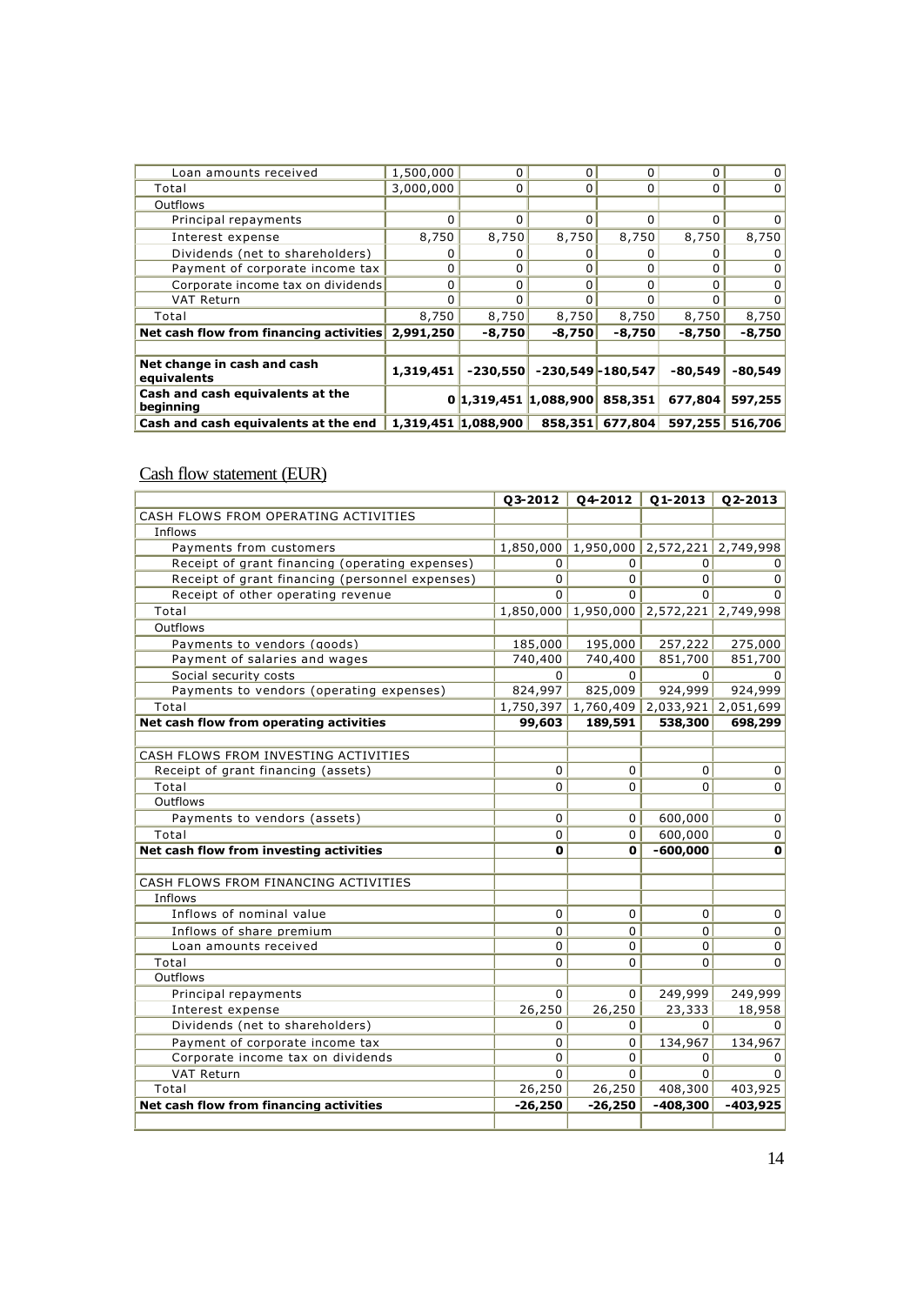| Net change in cash and cash equivalents           | 73,353  | $163.341$ -470.000              | 294,374 |
|---------------------------------------------------|---------|---------------------------------|---------|
| <b>Cash and cash equivalents at the beginning</b> |         | 516,706 590,059 753,400 283,400 |         |
| <b>Cash and cash equivalents at the end</b>       | 590.059 |                                 |         |

|                                                 | 2012           | 2013         | 2014         |
|-------------------------------------------------|----------------|--------------|--------------|
| CASH FLOWS FROM OPERATING ACTIVITIES            |                |              |              |
| Inflows                                         |                |              |              |
| Payments from customers                         | 5,966,667      | 10,822,217   | 13,833,333   |
| Receipt of grant financing (operating expenses) | $\Omega$       | 0            | 0            |
| Receipt of grant financing (personnel expenses) | $\overline{0}$ | 0            | 0            |
| Receipt of other operating revenue              | $\Omega$       | 0            | $\Omega$     |
| Total                                           | 5,966,667      | 10,822,217   | 13,833,333   |
| Outflows                                        |                |              |              |
| Payments to vendors (goods)                     | 596,667        | 1,082,222    | 1,383,333    |
| Payment of salaries and wages                   | 2,961,600      | 3,406,800    | 3,852,000    |
| Social security costs                           | $\overline{0}$ | 0            | $\Omega$     |
| Payments to vendors (operating expenses)        | 3,300,000      | 3,700,000    | 4,300,000    |
| Total                                           | 6,858,267      | 8,189,022    | 9,535,333    |
| Net cash flow from operating activities         | $-891,600$     | 2,633,196    | 4,298,000    |
|                                                 |                |              |              |
| CASH FLOWS FROM INVESTING ACTIVITIES            |                |              |              |
| Receipt of grant financing (assets)             | 0              | 0            | 0            |
| Total                                           | $\Omega$       | 0            | $\Omega$     |
| Outflows                                        |                |              |              |
| Payments to vendors (assets)                    | 1,250,000      | 600,000      | 300,000      |
| Total                                           | 1,250,000      | 600,000      | 300,000      |
| Net cash flow from investing activities         | $-1,250,000$   | $-600,000$   | $-300,000$   |
|                                                 |                |              |              |
| CASH FLOWS FROM FINANCING ACTIVITIES            |                |              |              |
| Inflows                                         |                |              |              |
| Inflows of nominal value                        | 1,500,000      | 0            | 0            |
| Inflows of share premium                        | $\Omega$       | 0            | $\pmb{0}$    |
| Loan amounts received                           | 1,500,000      | 0            | $\pmb{0}$    |
| Total                                           | 3,000,000      | 0            | 0            |
| Outflows                                        |                |              |              |
| Principal repayments                            | $\overline{0}$ | 1,000,000    | 500,000      |
| Interest expense                                | 105,000        | 67,083       | 16,042       |
| Dividends (net to shareholders)                 | 0              | 0            | 1,185,000    |
| Payment of corporate income tax                 | 0              | 539,869      | 1,172,329    |
| Corporate income tax on dividends               | $\Omega$       | 0            | 315,000      |
| VAT Return                                      | $\Omega$       | 0            |              |
| Total                                           | 105,000        | 1,606,953    | 3,188,371    |
| Net cash flow from financing activities         | 2,895,000      | $-1,606,953$ | $-3,188,371$ |
|                                                 |                |              |              |
| Net change in cash and cash equivalents         | 753,400        | 426,243      | 809,629      |
| Cash and cash equivalents at the beginning      | 0              | 753,400      | 1,179,643    |
| Cash and cash equivalents at the end            | 753,400        | 1,179,643    | 1,989,272    |

# Cash flow statement (EUR)